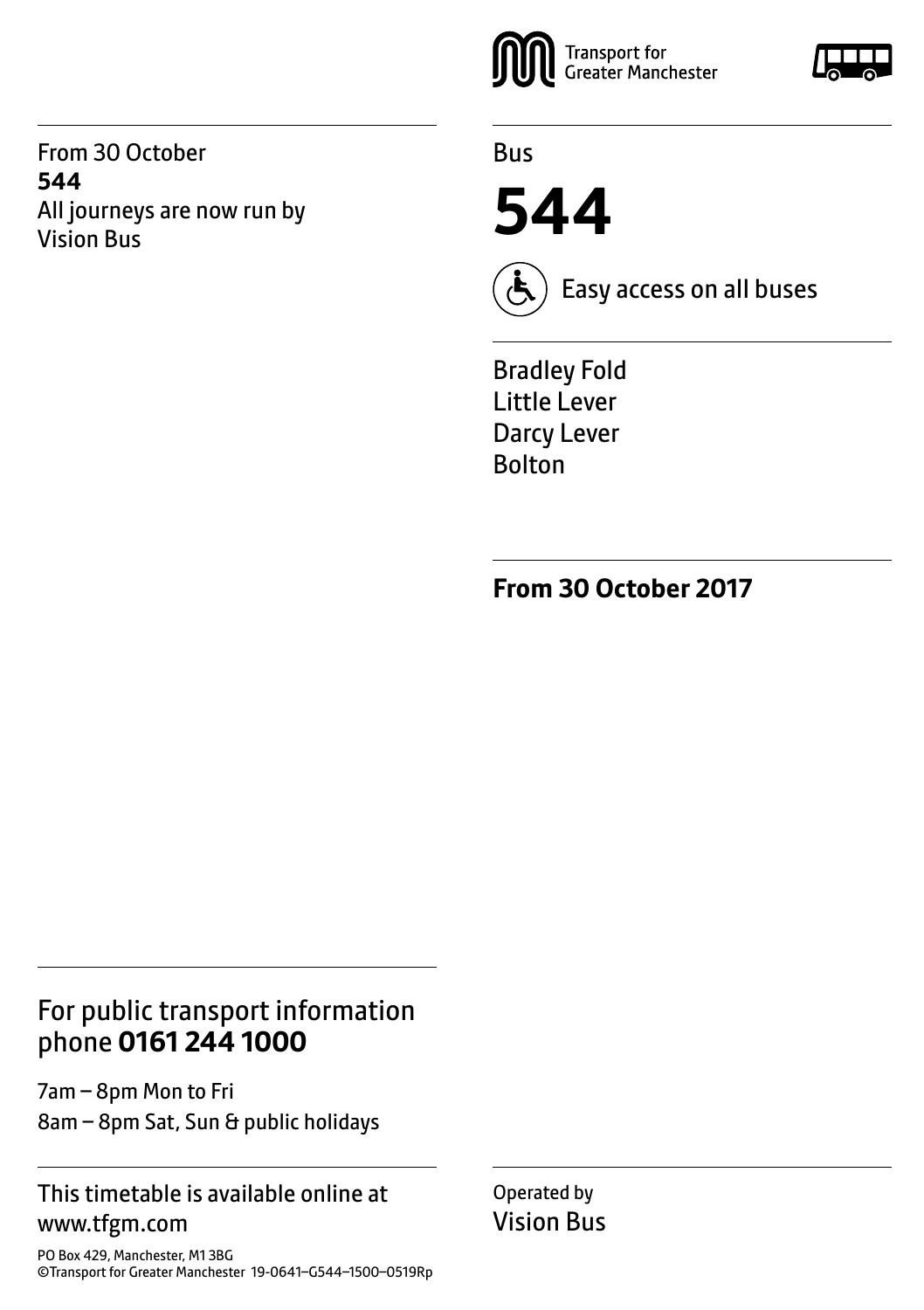# Additional information

### Alternative format

To ask for leaflets to be sent to you, or to request large print, Braille or recorded information phone 0161 244 1000 or visit www.tfgm.com

#### Easy access on buses



 Journeys run with low floor buses have no steps at the entrance, making getting on and off easier. Where shown, low floor buses have a ramp for access and a dedicated space for wheelchairs and pushchairs inside the bus. The bus operator will always try to provide easy access services where these services are scheduled to run.

### Using this timetable

Timetables show the direction of travel, bus numbers and the days of the week. Main stops on the route are listed on the left. Where no time is shown against a particular stop, the bus does not stop there on that journey. Check any letters which are shown in the timetable against the key at the bottom of the page.

### Where to find information about service changes

www.tfgm.com Bus station posters Leaflets from outlets.

## Tickets and information

Bus companies offer a range of tickets for use on their own buses. For travel on any service in the County, use System One tickets, including DaySaver. Travelshops provide tickets, information and journey planning advice on buses, trains and trams for work and pleasure.

# Using the 24 hour clock

Times are shown in four figures. The first two are the hour and the last two are the minutes.

0753 is 53 minutes past 7am 1953 is 53 minutes past 7pm



### Operator details

#### **Vision Bus**

Unit 1E, Blackrod Interchange, Station Road, Blackrod, Bolton, BL6 5JE Telephone 01204 468288

#### **Travelshops**

#### **Bolton Interchange**

Mon to Fri 7am to 5.30pm Saturday 8am to 5.30pm Sunday\* Closed \*Including public holidays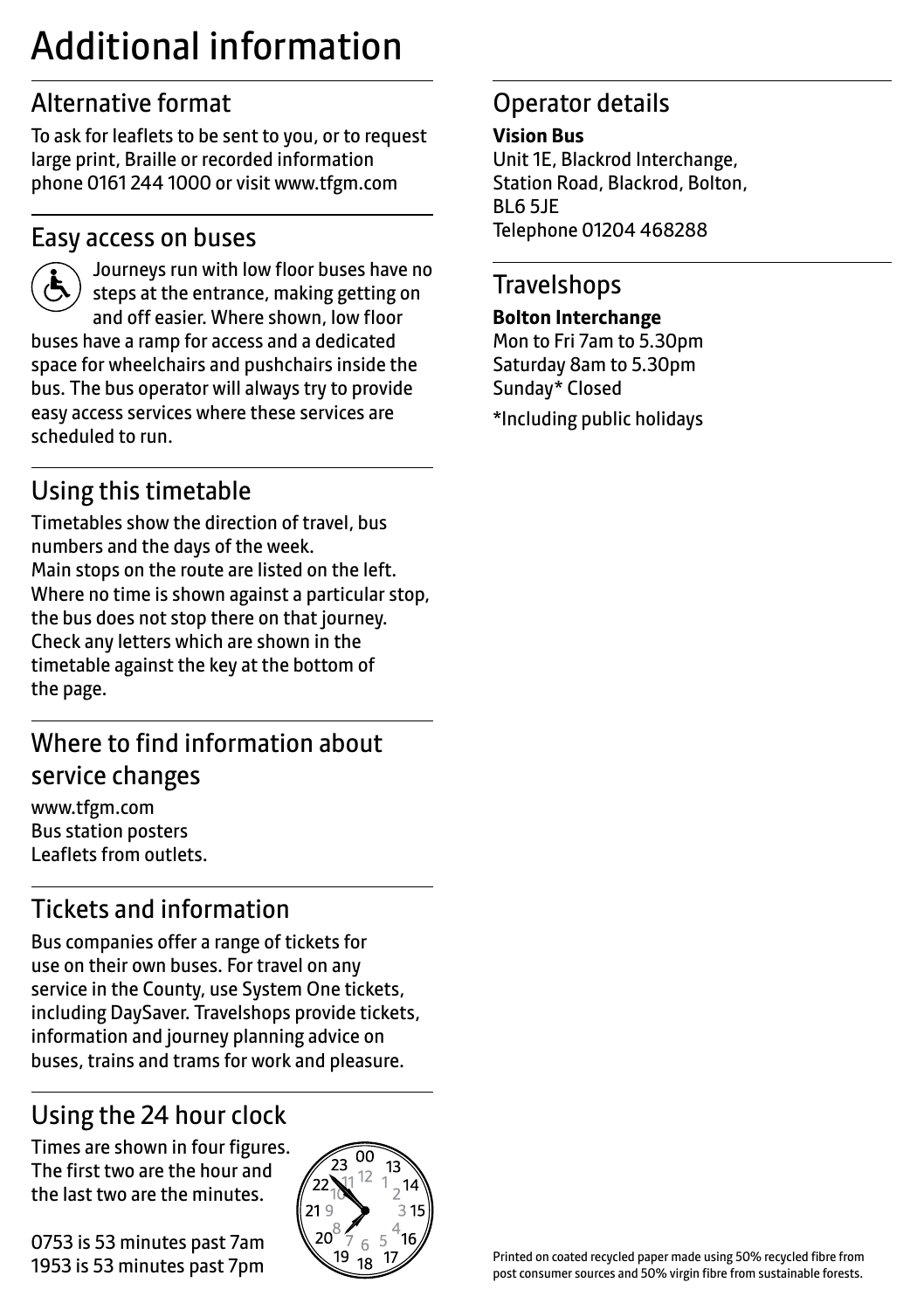

**Industry** 

**Kempton** Avenue

Road<br>Road

Fontwell Road

Contains Ordnance Survey data ©Crown copyright and database right 2010 ©0100022610 Transport for Greater Manchester 2019 Transport for Greater Manchester uses reasonable endeavours to check the accuracy of information published and to publish changes to information in a timely manner. In no event will Transport for Greater Manchester be liable for any loss that may arise from this information being inaccurate.